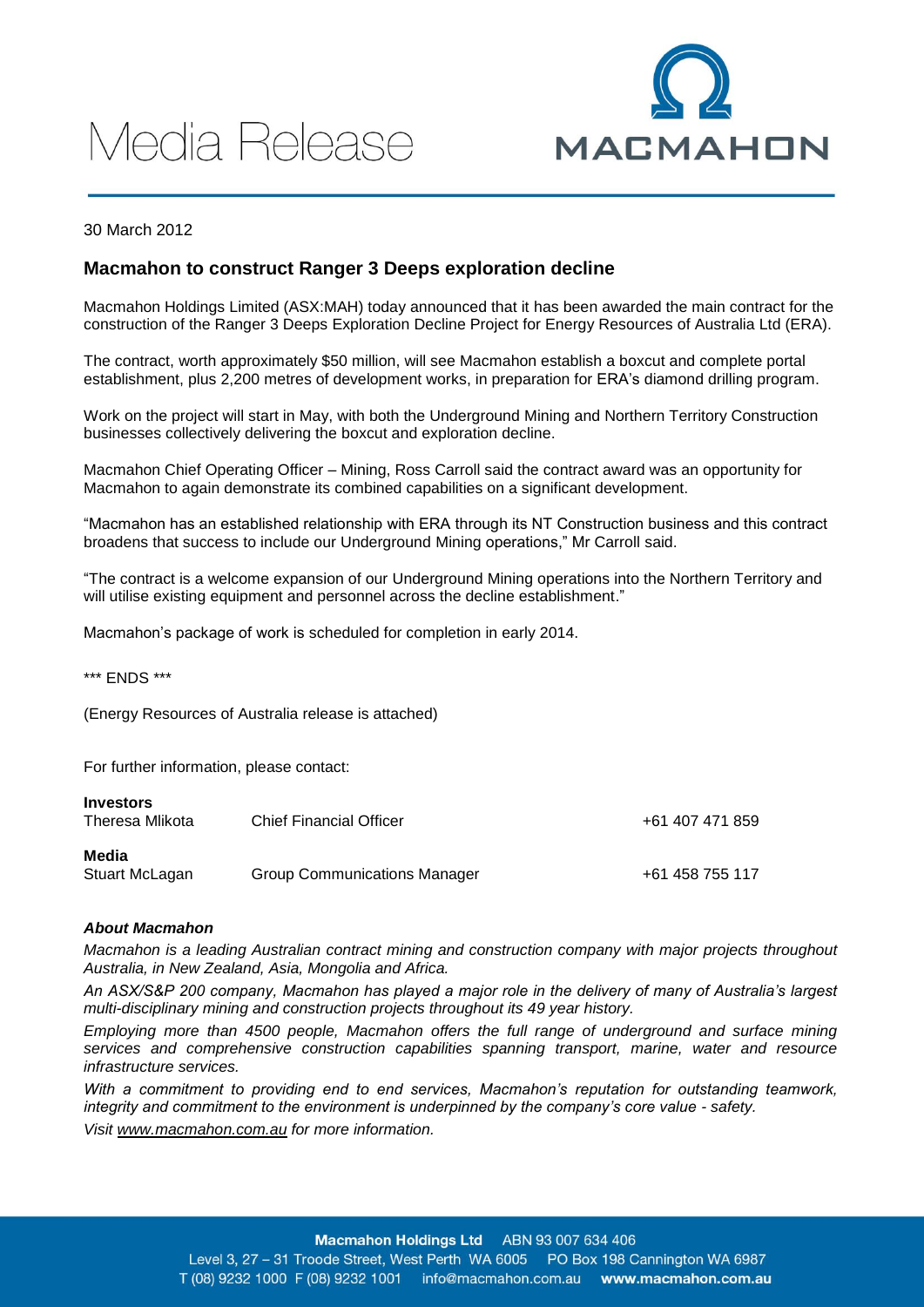

**Energy Resources of Australia Ltd** 

ABN 71 008 550 865 A member of the Rio Tinto Group

**Ranger mine** Locked Bag 1, Jabiru NT 0886 Australia **T** +61 8 8938 1211 **F** +61 8 8938 1203

**www.energyres.com.au**

# **Friday 30 March 2012**

## **ERA awards major contract to build Ranger 3 Deeps exploration decline**

Energy Resources of Australia Ltd (**ERA**) has awarded the contract for the construction of the boxcut and decline for the Ranger 3 Deeps Exploration Decline Project to Macmahon.

ERA will invest a total of \$120 million in the Ranger 3 Deeps Exploration Decline Project to conduct close spaced underground exploration drilling and to explore areas adjacent to the Ranger 3 Deeps resource. Work on the construction of the box cut and exploration decline is scheduled to commence in May 2012.

Macmahon has well established operations in the Northern Territory and its underground and civil construction businesses will collectively deliver the exploration decline. This furthers Macmahon's long history of delivering key infrastructure projects in the Northern Territory and across Australia, for both the resources and public sector.

ERA's Chief Executive Rob Atkinson said the Ranger 3 Deeps exploration decline project formed a very important component of the business' future plans.

"This is a significant step in the process of determining the viability of an underground mine on the Ranger Project Area," Mr Atkinson said.

"With mining operations in Pit 3 nearing completion, we have increased our focus on potential exploration opportunities on the Ranger Project Area.

"In addition to investing in the Ranger 3 Deeps Exploration Decline Project, we have also invested in a three year drilling programme at a cost of \$40 million to define and determine other resources at Ranger.

"This is an exciting time for ERA as we continue significant investment in our water management strategy and infrastructure, and continue to work with the Gundjeihmi Aboriginal Corporation (GAC) representing the Mirarr Traditional Owners to develop a strong future for Jabiru and the region."

The discovery of the Ranger 3 Deeps resource was announced by ERA in 2009. Located on the Ranger Project Area, it contains an estimated resource of 34,000 tonnes of uranium oxide, and represents one of the most significant recent uranium discoveries in the world.

Macmahon will excavate a box cut and install a portal access tunnel. From that point work will start to construct the 2.2km decline, which is a tunnel cut into surrounding rock, to a depth of 400-500 metres. The decline will be used to undertake a close spaced exploration drilling program to further define the Ranger 3 Deeps ore body.

The results of the exploration drilling will be used in the further studies into the potential development of an underground mine. ERA has allocated an additional \$55 million for these studies.

ERA will continue discussions with the Mirarr, represented by the GAC, as well as the Commonwealth and Northern Territory governments, in relation to this project and the outcomes of further studies.